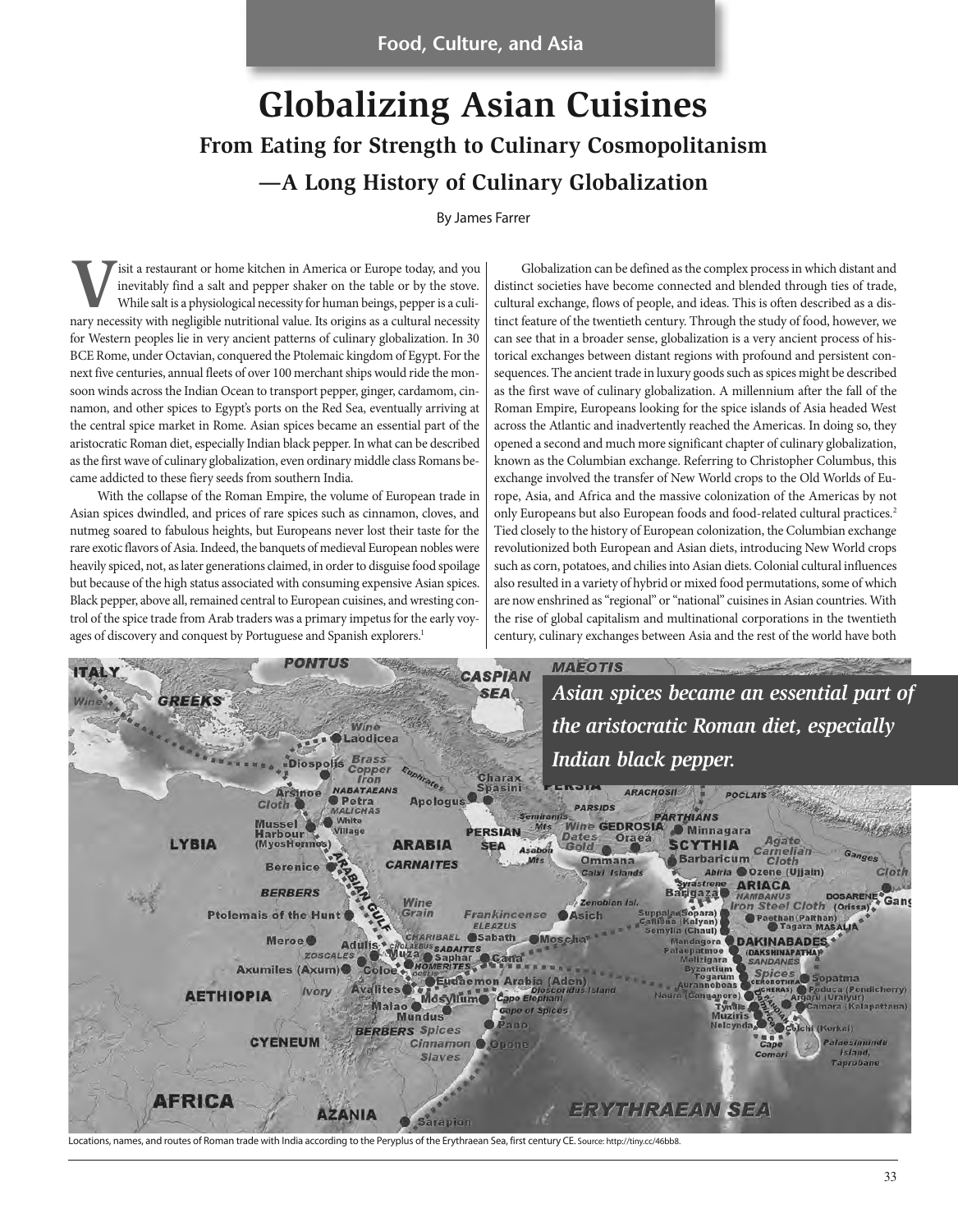intensified and scaled up, ushering in a third wave of culinary globalization based on the industrialization of food production and the globalization of retail trade in food. This phase has sometimes been characterized as "Mc-Donaldization," implying a wholesale Americanization and homogenization of the global diet, though studies of McDonald's operations in Asia show that even this iconic fast food chain must adapt to local conditions.<sup>3</sup> This third wave of culinary globalization also has included the "Asianization" of the American and European diets, including the presence of ready-made Asian foodstuffs in almost any American supermarket.

This essay uses the examples of four cities in Asia to highlight the history of culinary globalization in Asia and its implications, not only for understanding how Asian people eat, but also the changing nature of Asia's culinary engagement with other parts of the world. Through the lens of food, we cannot only observe processes of globalization or the growing connections and exchanges between distant places, but also processes of localization, that is, the ways in which imported foods and cuisines are incorporated into local cultures. Sociologists use the term "glocalization" to describe these simultaneous processes of globalization and localization.4 Through food, we can see how the global has become the local in Asian food cultures.

> *450 years of Portuguese rule left an indelible mark on the contemporary culture of Goa, influences that are most evident in its cuisine.*



The Basilica of Bom Jesus in the town of Goa on India's east coast. Source: http://tiny.cc/clwuh. (Photo: Unmadindu).

### **Goa—An Early Example of Culinary Glocalization**

An impressive cluster of large European churches ranging above the ancient and verdant shade trees greets tourists visiting the town of old Goa on India's east coast. The most famous is the Basilica of Bom Jesus, where one can view the partially transparent coffin of St. Francis Xavier, the Jesuit father who ventured through Goa on his way to Japan and China. The incongruous visage of the ornate Portuguese-style church façade towering above the quiet Indian countryside is explained when one knows that in the sixteenth century, Goa was a bustling city of 300,000 and the center of the first European empire in Asia. Larger than either London or Lisbon at the time, Goa's wealth was based on the booming spice trade. The Portuguese explorer Vasco de Gama, after a perilous journey around the tip of Africa, arrived in Goa in 1498 looking for spices, which he found in abundance. A subsequent expedition in 1503 established a permanent Portuguese base in Goa, the first of the European colonies in India and also the last to be incorporated into the independent nation of India in 1961.<sup>5</sup>

Those 450 years of Portuguese rule left an indelible mark on the contemporary culture of Goa, influences that are most evident in its cuisine. The most famous of Goa's hybrid dishes is undoubtedly vindalho, a spicy stew, usually of pork, that derives its name from the Portuguese vinho (wine vinegar) and ahlo (garlic). Modern Goan cuisine is now recognized as a sophisticated regional cuisine of India, famous for blending East and West, including the ubiquitous Portuguese white bread, or pao, which alternates with white rice as a staple in the region.<sup>6</sup> For example, an elegant lunch served to the author on the veranda of the Palacio do Deao, a meticulously restored eighteenth-century Indo-Portuguese mansion in South Goa, featured both Portuguese appetizers of fried cheese with olives and Goan-style fish curry, a daily dish for most ordinary Goans. The Goan owners serve Indian white wine and tasty Goan pastries for dessert, featuring the inescapable Goan ingredient of coconut.7 Not far from the Palacio de Deao, a working spice plantation attracts both foreign and Indian tourists, where they enjoy a view of the tropical plant species that brought European explorers to this region. These now include many imported species. Indeed, the most famous souvenir product for the many northern Indian tourists visiting Goa are cashew nuts and a fiery liquor called feni, distilled from the fermented juice of the waxy cashew fruit. However, the cashew, whose name acaju comes from the Tipu language of Brazil, was brought to Goa from Brazil by the Portuguese in the sixteenth century. It is but one example of the vast number of new world fruits and plants that Europeans introduced into Asia, including maize (corn), potatoes, tomatoes, red peppers, peanuts, pineapples, passion fruit, squashes, and cocoa.<sup>8</sup> Like the cashew, these products have not only become integral to local eating habits but even symbols of regional identity—examples of culinary glocalization, making global culture into local culture.

### **Manila—Hybrid Cuisine as National Symbol**

At the far other end of tropical Asia lies the bustling modern metropolis of Manila, once the center of Spain's empire in Asia and one of the world's first truly global cities, connecting the seventeenth-century economies and cultures of Asia, America, and Europe. Like Goa, Manila was a major conduit for the introduction of Central American foodstuffs into Asia and also a major center for the transmission of Asian foods into Mexico and the Americas. Just as it would

be hard to imagine the Philippines without the pineapple, originally from South America, it would be difficult to imagine Mexico today without the mango, a native of South Asia brought to Mexico through Manila. The US replaced Spain as the colonial power after the Spanish-American War in 1898 (after putting down fierce resistance from Filipino nationalists), also profoundly influencing the foodways of Filipinos. Moreover, since the sixteenth century, large numbers of Chinese immigrants have contributed to Filipino cuisine.<sup>9</sup>

As in Goa, the meeting of Spanish and native food cultures has resulted in a



Chef Gene Gonzales. Source: http://tiny.cc/aptcu.

sophisticated hybrid cuisine with ties not only to Europe but also to other Asian regions, particularly China. Increasingly, this hybrid mix of Western and Asian influences is identified as a modern Philippine high cuisine**.** For example, as one of the most celebrated chefs in Manila, Gene Gonzales has defined a new Filipino high cuisine that avidly borrows from Europe, the US, and Asia, while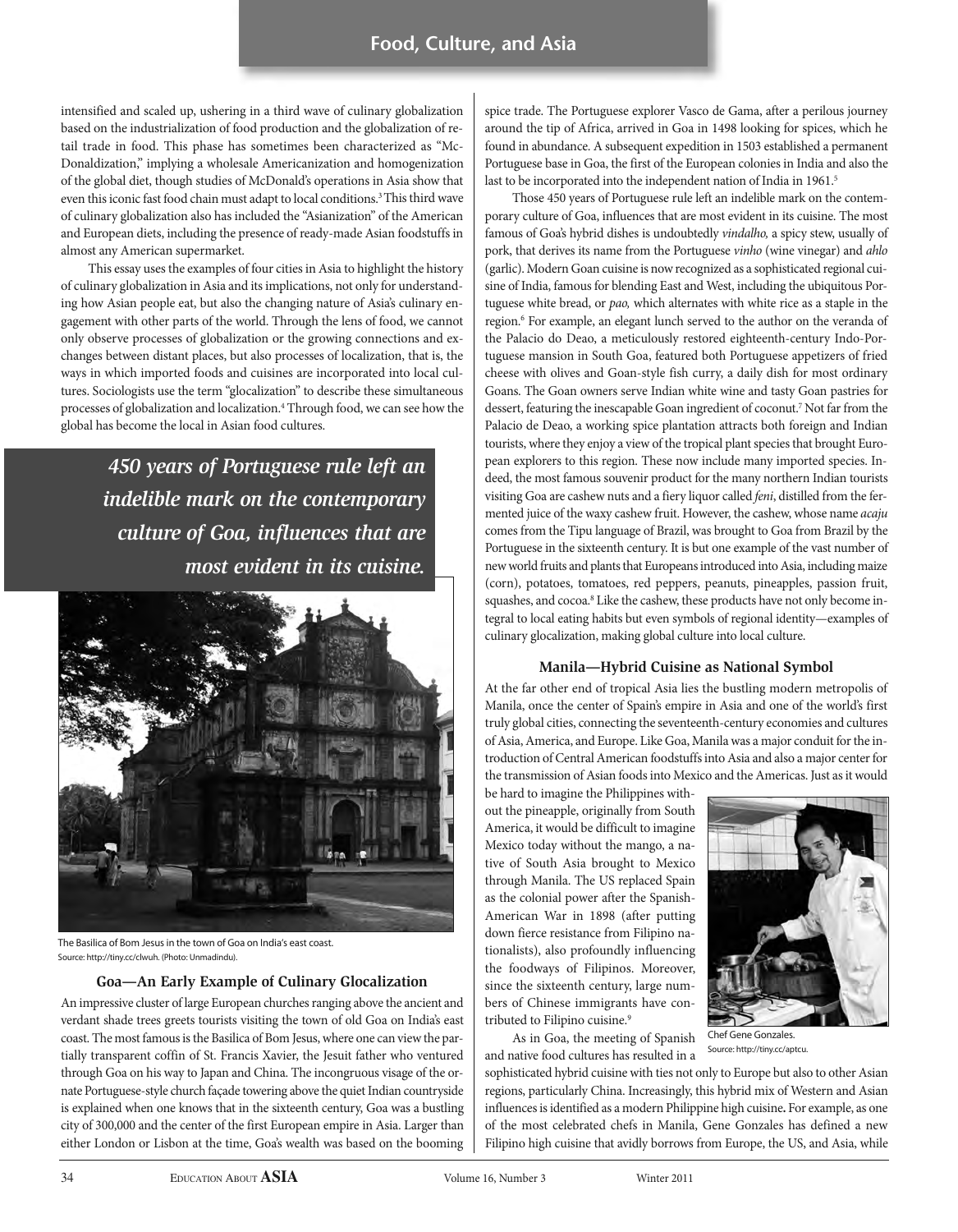

Tony Tan Caktiong, founder of the Filipino fast food chain Jollibee. Source: http://tiny.cc/3cz0t.

confidently reclaiming distinctive local culinary traditions. Dishes served at his fine dining restaurant Café Ysabel in suburban Manila include a Chinese-influenced Pancit Molo (Ilonggo chicken and shrimp broth with dumplings) and American influences such as vanilla ice cream with mango syrup, Manila style. And, of course, it includes Gonzales's version of the Philippine classic adobo (meats stewed in vinegar).

For poorer and lower middle class Filipinos, a dinner out is much more likely to take place in one of the ubiquitous fast food restaurants in the city, rather than the pricey Café Ysabel. Manila commuters run a daily gauntlet of American quick service eateries, from McDonald's and KFC to Starbucks and Baskin Robbins. However, the undisputed star of Manila's burgeoning fast food scene

is not one of these American corporate giants but a local Filipino chain called Jollibee. Founded by Chinese-Filipino Tony Tan Caktiong as an ice cream parlor in Cubao City in 1975, Jollibee grew to be the number-one fast food restaurant in

the Philippines, consistently beating out McDonald's and KFC with its variegated offerings, ranging from hamburgers and fried chicken to spaghetti and ice cream.10 It would not be an exaggeration to say that Jollibee has become a symbol of Filipino cultural identity as much as home cooked adobo. In different ways, both the mass-market Jollibee and the high-end Café Ysabel celebrate the cosmopolitan origins of Filipino national culture and foodways.

#### **Shanghai – Food for a Global City**

While Manila and Goa represent the Asian global cities of the sixteenth and seventeenth centuries, Shanghai is a relative latecomer as a world-class metropolis and a center of globalizing cuisine. Like Manila and Goa, Shanghai opened up to Western culinary culture under the impact of colonialism. Shanghai's rise as an international city was a direct consequence of the first Opium War (1841–1842) between Britain, the rising global power of the nineteenth century, and Qing dynasty China, a languishing empire. In the Treaty of Nanjing, the Chinese government agreed to open up ports along the coast to foreign trade and settlement. Shanghai, at the mouth of the Yangtze River, was ideally suited for development as an international port. During the subsequent century, until World War II, Shanghai was the largest and most international city in China with a steadily growing population of resident foreigners, living in foreign concessions that were effectively colonies operating outside the control of the Chinese government.

At first, the Shanghainese were not particularly impressed with the tastes of Western food, but they were impressed with Western military and economic power, and one way of appropriating Western power was through the consumption of Western foods. In the late nineteenth century, Cantonese entrepreneurs who capitalized on early associations with the West through the ports of Canton and Macau often ran Shanghai's numerous Western restaurants, known as fancaiguan (foreign food

*With the 1949 Communist revolution, consumption of Western cuisine, like Western nightlife and fashion, came to be regarded as capitalist bourgeois culture.*

restaurants). Fuzhou Road in the International Concession became a fashionable center of Western food consumption, also associated with nightlife and the culture of courtesans. The focus was on the "glittering décor," "ornate," and "elegance and cleanliness" of Western restaurants rather than the exotic and perhaps unpleasant tastes.<sup>11</sup> Like dance halls and department stores, Western restaurants also became an important feature of 1920s and 30s Shanghai's jazzage consumer culture, including Western restaurants run by émigrés as well as Chinese. Some Western cooking items even penetrated into everyday household cuisine, including luosongtang (Russian soup), a greatly modified borscht made with cabbage, tomatoes, and dapai (Shanghai big pork chops), a modified version of a European pork chop served over rice or noodles.

With the 1949 Communist revolution, consumption of Western cuisine, like Western nightlife and fashion, came to be regarded as capitalist bourgeois

## **Spicy Food and Mao's Revolution**

By Hongjie Wang

In today's China, restaurants featuring spicy cuisines (mostly Sichuan and Hunan styles) attract many guests across the country. The popularity of spicy cuisines in China has strengthened a popular folk belief that people who love spicy food commonly possess characteristics such as courage, valor, and endurance, all essential for a revolutionary. "No spicy food, no revolutionaries," boast the spicy food lovers of China. This popular belief, though not provable, testifies to the lingering memory of the Communist revolution that transformed Chinese society and culture in the twentieth century.

The belief in the hook of spicy food and revolution originated with Mao Zedong, whose zealous predilection for spicy peppers is widely talked about with admiration by Chinese people. Hailing from Hunan province in the middle Yangzi River, Mao loved spicy food and could not finish a meal without hot peppers, according to accounts of relatives and guards. Mao's expression "No spicy food, no revolutionaries" has become the motto of some contemporary Chinese lovers of spicy food.

Mao was not the only hot pepper fan in his revolutionary party. According to People's Liberation Army sources, among the 1,052 commanders in the Communist Party's Liberation Army who received ranks of general and marshal in 1955, at least 82 percent hailed from provinces such as Sichuan, Hunan, Hubei, and Jiangxi (all famed for extraordinarily spicy regional cuisines). This included eight marshals out of ten and fifty-one of sixty-seven high-ranking generals. No wonder Mao proclaimed the role of spicy peppers in his revolution; "A man who dares to eat spicy peppers fears nothing; all Red Army soldiers joining our revolts love spicy food." Deng Xiaoping, the political successor to Mao and the so-called "general designer" of China's reform and opening since 1978, was also a spicy food lover from Sichuan, where the regional cuisine features the distinct flavor mala (tingling and spicy).

Though an unproven folk belief, the link between spicy food and revolution incites the public and has a lasting impact on Chinese society and food culture. Whether it is a real connection and whatever the scientific explanations are behind the "spicy characteristics" do not concern the Chinese that much. Instead, the taste of chili peppers, the interplay of regional food tradition, some peoples' romanticized memories of the 1949 revolution, and a market-oriented consumer economy contribute to the persistent high profile of chili peppers.

HoNGJIE WANG is an Assistant Professor teaching Chinese History at Armstrong Atlantic State University in Savannah, Georgia. He received his PhD in East Asian History from Brown University. He is the author of *Power and Politics in Tenth-Century China: The Former Shu Regime* (Amherst, NY: Cambria, 2011).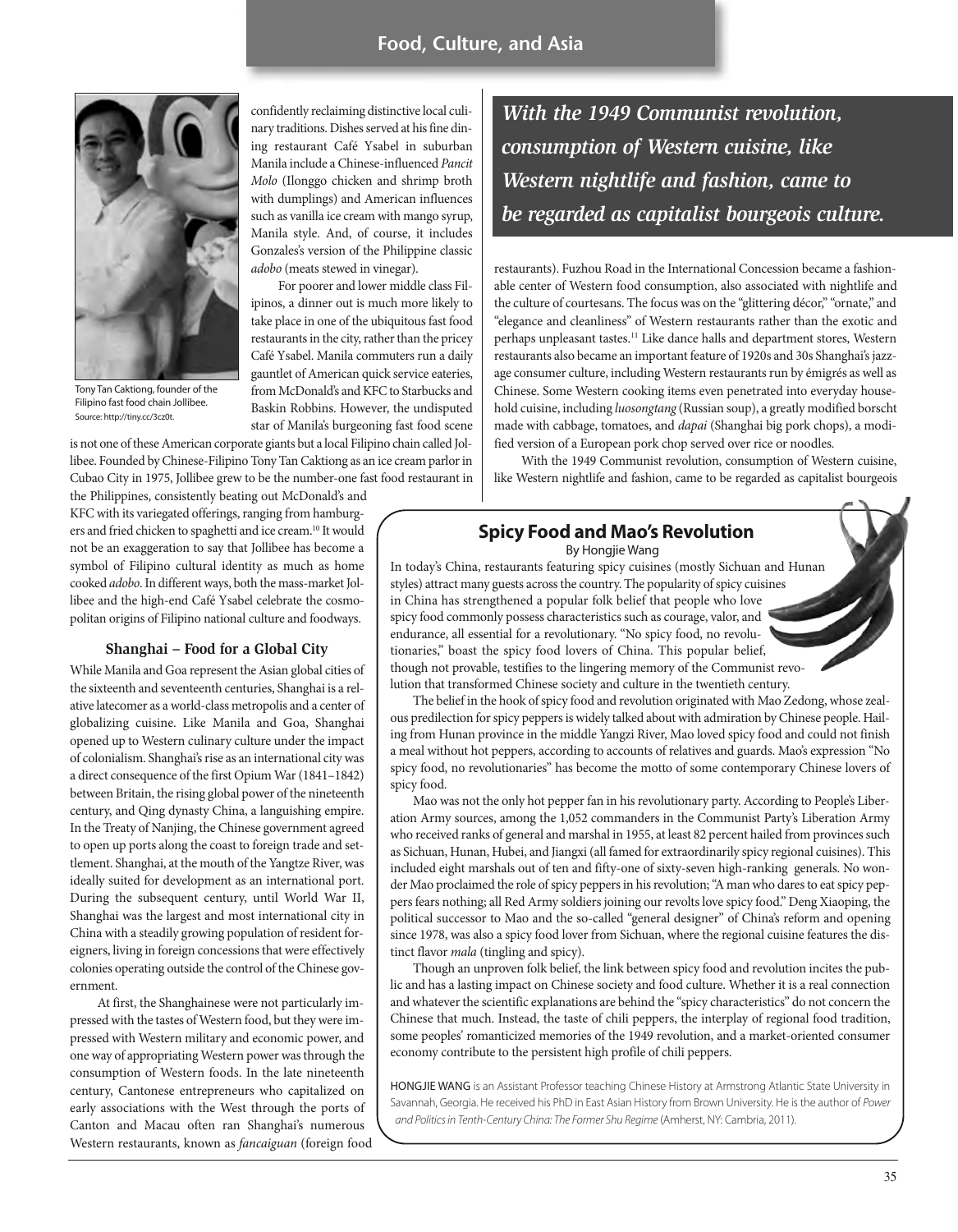# **Food, Culture, and Asia**

*By the 1980s, Shanghai featured a few old names that were a shadow of their former glory, including the famous Deda Western Restaurant, in operation since 1897.*



Interior view of the Deda Western Restaurant. Source: http://www.chinadaily.com.cn/cndy/2009-05/30/content\_7953646.htm.

culture incompatible with the working class and nationalist spirit of the new People's Republic of China (PRC). Little of Shanghai's thriving Western restaurant culture survived 1960s and 70s repression. By the 1980s, Shanghai featured a few old names that were a shadow of their former glory, including the famous Deda Western Restaurant, in operation since 1897. Still operating as a state-owned enterprise in 2011 (though in new premises), Deda retained some of the recipes of a bygone era, including puguoji (Portuguese-style chicken), a baked curried chicken casserole in cream developed in the Portuguese colony of Macau with influences from Goa. Broad elements of Western culinary influence survived in everyday practices such as having milk and bread for breakfast, uncommon products in much of China but plentiful in Shanghai.

Shanghai's rebirth as an international cuisine center began in the late 1980s. As in Manila, American fast food restaurants filled the low end of the market, with KFC emerging on top. In the late 1990s, foreign chefs and entrepreneurs also began opening high-end restaurants in the city to appeal to the growing populations of expatriate families as well as to Shanghai's growing white-collar professionals. By 2010, Shanghai boasted over 100 Italian and 500 Japanese restaurants. Shanghainese who had studied in Japan during the previous decade and often worked in Japanese restaurants to pay their tuition opened most of the latter.<sup>12</sup> Although socialist policies temporarily eradicated signs of colonial influences in Shanghai, by 2010, the city was on its way to reclaiming bragging rights as the most cosmopolitan food center of China (with the exception of autonomous Hong Kong). Like a century earlier, consuming Western cuisine was associated with modernity and fashion more than simply with tastes. Many young Shanghainese embraced culinary cosmopolitanism as an expression of their identity as residents of China's most international city.<sup>13</sup>

### **Tokyo—Eating the Other for Strength**

On January 24, 1872, the Meiji emperor sat down to a dinner that included meat. Henceforth, meat would be served regularly in the imperial household, and French fare would be served on all official ceremonies. For centuries, Buddhist Japanese had considered eating meat a barbaric and unclean practice; the sudden adaptation of a diet was based on a desire for self-strengthening and the belief that meat-eating was one reason for the strength of Westerners.<sup>14</sup> Eating Western style foods and adopting Western dress were seen as ways of impressing powerful foreigners with Japan's modernity and avoiding the fate of colonization and Western domination Japanese observed in nearby Asian countries. Starting in 1871, foreign dignitaries were invited annually to banquets at Tokyo's first Western-style hotel in Tsukiji to celebrate the emperor's birthday. In addition to its political and symbolic uses, the adoption of Western food items such as meat, potatoes, and bread was also a practical step toward increasing daily caloric intake, thus improving the stamina of both the military and civilian populations.<sup>15</sup>

Japan's new modern national cuisine had a strong Anglo-Saxon flavor. Although French cuisine was served at the finest hotels in Yokohama, Tokyo, and Kobe, British residents and their Chinese and Japanese household servants had the greatest impact on the development of Western cuisine in Japan. Japanese modified these Western foods in many cases, creating hybrid classics such as nikujaga, or beef and potatoes cooked in soy-sauce-flavored broth. By the early twentieth century, Western-style food, or yōshoku, had permeated all social classes, and versions could be found at all prices, ranging from the finest French restaurants serving set menus to more modest yōshokuya (Western-style restaurants) serving modified British fare such as fried fish and beef cutlets a la carte. By the 1930s, yōshoku restaurants in department stores attracted the increasingly affluent urban masses who were introduced not only to new styles of food but also to sitting at tables, eating with silverware, and Western styles of

*For centuries, Buddhist Japanese had considered eating meat a barbaric and unclean practice; the sudden adaptation of a diet was based on a desire for self-strengthening and the belief that meat-eating was one reason for the strength of Westerners.*



Japan is now famous for its beef. Wagyū (wa means "Japanese" and gyū means "cow") represents several breeds of cattle that are named for their regions of origin: Kobe, Mishima, Matsusaka, Ōmi, and Sanda. Source: http://tiny.cc/q8s4s.